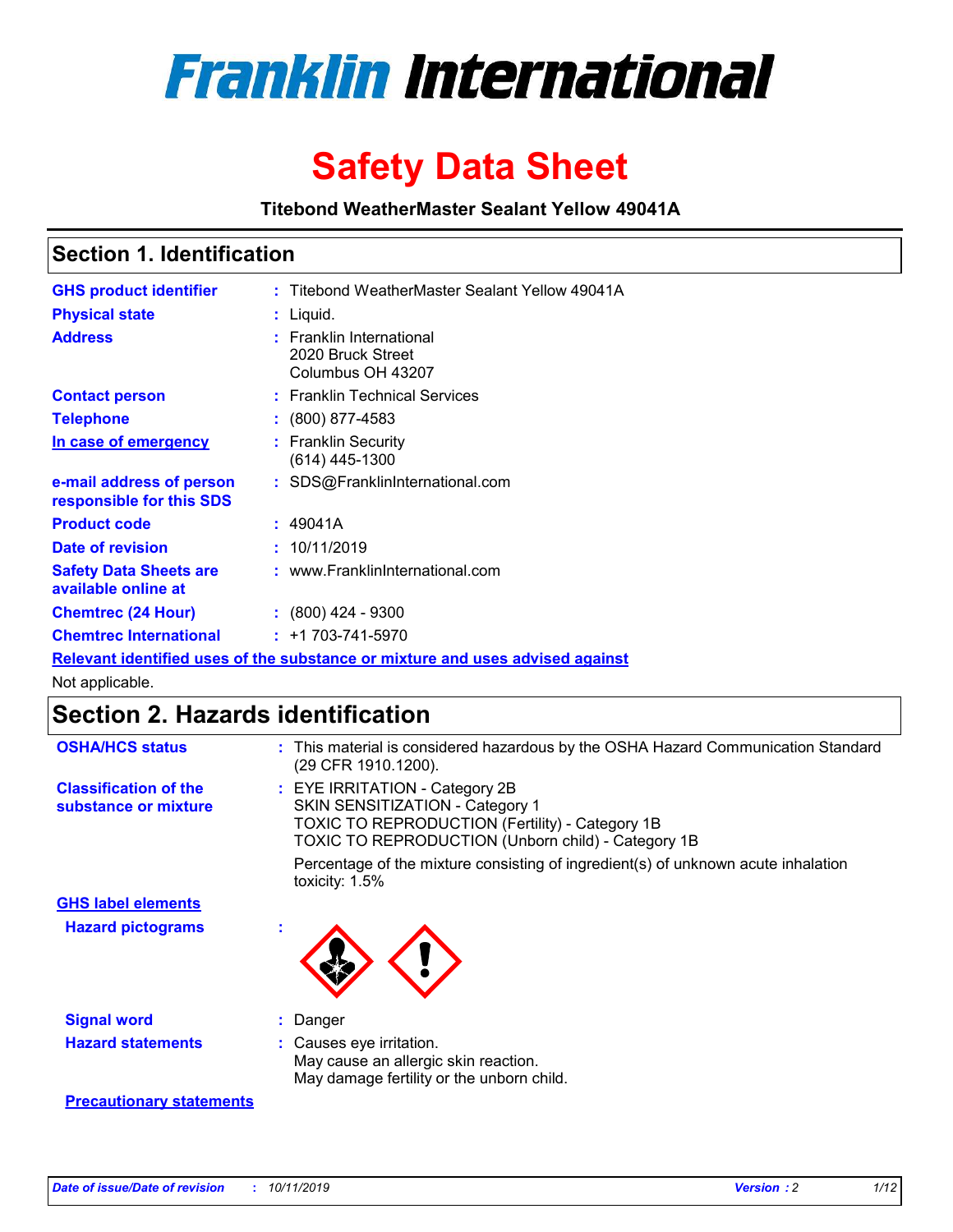### **Section 2. Hazards identification**

| <b>Prevention</b>                          | : Obtain special instructions before use. Do not handle until all safety precautions have<br>been read and understood. Wear protective gloves. Wear eye or face protection.<br>Wear protective clothing. Avoid breathing vapor. Wash hands thoroughly after handling.<br>Contaminated work clothing must not be allowed out of the workplace.                                                        |
|--------------------------------------------|------------------------------------------------------------------------------------------------------------------------------------------------------------------------------------------------------------------------------------------------------------------------------------------------------------------------------------------------------------------------------------------------------|
| <b>Response</b>                            | : IF exposed or concerned: Get medical attention. IF ON SKIN: Wash with plenty of<br>soap and water. Wash contaminated clothing before reuse. If skin irritation or rash<br>occurs: Get medical attention. IF IN EYES: Rinse cautiously with water for several<br>minutes. Remove contact lenses, if present and easy to do. Continue rinsing. If eye<br>irritation persists: Get medical attention. |
| <b>Storage</b>                             | : Store locked up.                                                                                                                                                                                                                                                                                                                                                                                   |
| <b>Disposal</b>                            | : Dispose of contents and container in accordance with all local, regional, national and<br>international regulations.                                                                                                                                                                                                                                                                               |
| <b>Hazards not otherwise</b><br>classified | : Product generates methanol during cure.                                                                                                                                                                                                                                                                                                                                                            |
|                                            |                                                                                                                                                                                                                                                                                                                                                                                                      |

## **Section 3. Composition/information on ingredients**

| <b>Substance/mixture</b><br>Mixture                  |                   |                     |
|------------------------------------------------------|-------------------|---------------------|
| <b>Ingredient name</b>                               | $\frac{9}{6}$     | <b>CAS number</b>   |
| 3-aminopropyltriethoxysilane<br>Dibutyltin dilaurate | l≤3<br>$\leq 0.3$ | 919-30-2<br>77-58-7 |

Any concentration shown as a range is to protect confidentiality or is due to batch variation.

**There are no additional ingredients present which, within the current knowledge of the supplier and in the concentrations applicable, are classified as hazardous to health or the environment and hence require reporting in this section.**

**Occupational exposure limits, if available, are listed in Section 8.**

## **Section 4. First aid measures**

| <b>Description of necessary first aid measures</b> |                                                                                                                                                                                                                                                                                                                                                                                                                                                                                                                                                                                                                                                                                                                                                                           |  |  |  |
|----------------------------------------------------|---------------------------------------------------------------------------------------------------------------------------------------------------------------------------------------------------------------------------------------------------------------------------------------------------------------------------------------------------------------------------------------------------------------------------------------------------------------------------------------------------------------------------------------------------------------------------------------------------------------------------------------------------------------------------------------------------------------------------------------------------------------------------|--|--|--|
| <b>Eye contact</b>                                 | : Immediately flush eyes with plenty of water, occasionally lifting the upper and lower<br>eyelids. Check for and remove any contact lenses. Continue to rinse for at least 10<br>minutes. If irritation persists, get medical attention.                                                                                                                                                                                                                                                                                                                                                                                                                                                                                                                                 |  |  |  |
| <b>Inhalation</b>                                  | : Remove victim to fresh air and keep at rest in a position comfortable for breathing. If<br>not breathing, if breathing is irregular or if respiratory arrest occurs, provide artificial<br>respiration or oxygen by trained personnel. It may be dangerous to the person providing<br>aid to give mouth-to-mouth resuscitation. Get medical attention. If unconscious, place<br>in recovery position and get medical attention immediately. Maintain an open airway.<br>Loosen tight clothing such as a collar, tie, belt or waistband. In case of inhalation of<br>decomposition products in a fire, symptoms may be delayed. The exposed person may<br>need to be kept under medical surveillance for 48 hours.                                                       |  |  |  |
| <b>Skin contact</b>                                | : Wash with plenty of soap and water. Remove contaminated clothing and shoes. Wash<br>contaminated clothing thoroughly with water before removing it, or wear gloves.<br>Continue to rinse for at least 10 minutes. Get medical attention. In the event of any<br>complaints or symptoms, avoid further exposure. Wash clothing before reuse. Clean<br>shoes thoroughly before reuse.                                                                                                                                                                                                                                                                                                                                                                                     |  |  |  |
| <b>Ingestion</b>                                   | : Wash out mouth with water. Remove dentures if any. Remove victim to fresh air and<br>keep at rest in a position comfortable for breathing. If material has been swallowed and<br>the exposed person is conscious, give small quantities of water to drink. Stop if the<br>exposed person feels sick as vomiting may be dangerous. Do not induce vomiting<br>unless directed to do so by medical personnel. If vomiting occurs, the head should be<br>kept low so that vomit does not enter the lungs. Get medical attention. Never give<br>anything by mouth to an unconscious person. If unconscious, place in recovery position<br>and get medical attention immediately. Maintain an open airway. Loosen tight clothing<br>such as a collar, tie, belt or waistband. |  |  |  |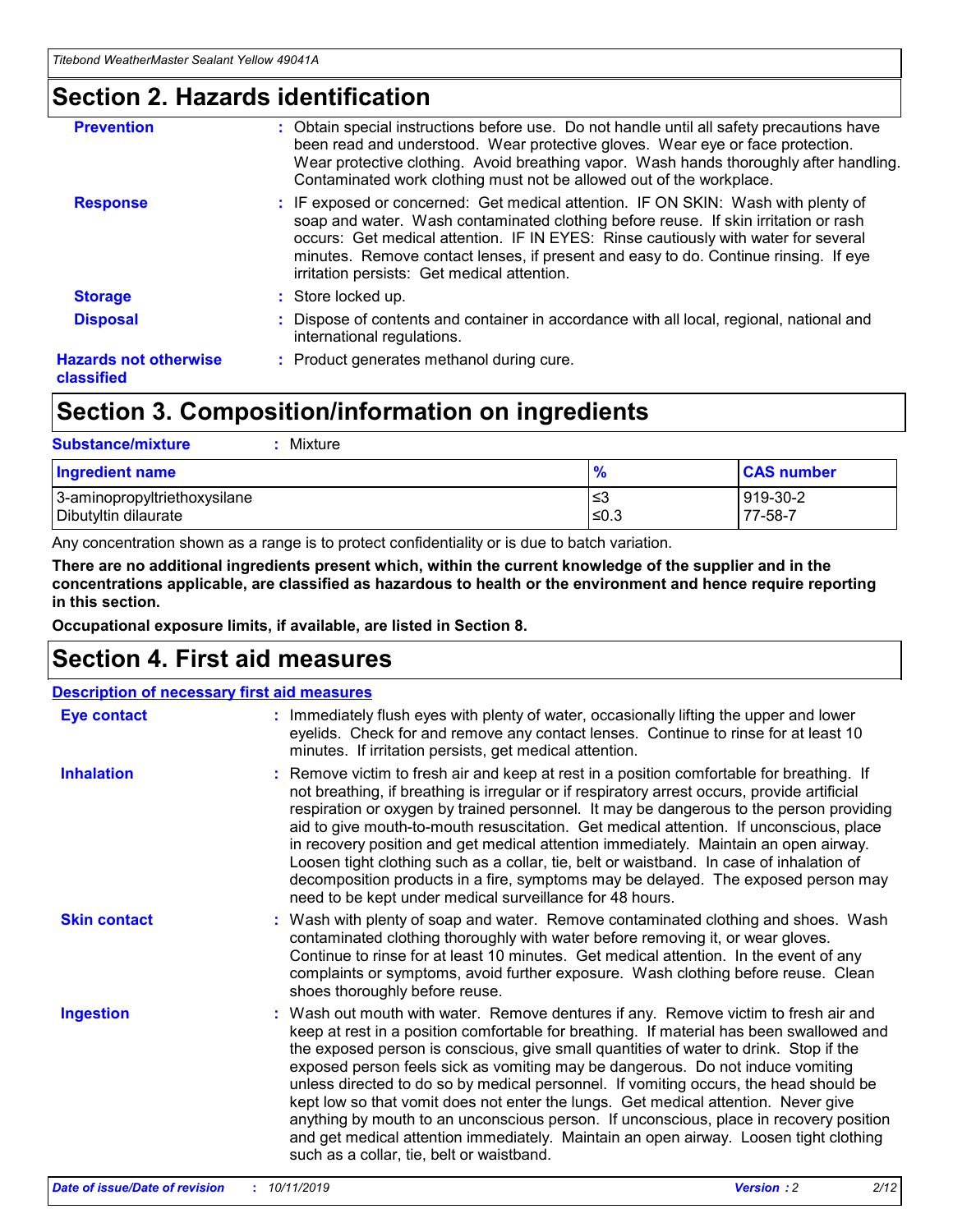## **Section 4. First aid measures**

| Most important symptoms/effects, acute and delayed |  |                                                                                                                                                                                                                                                                                                                                                                                                                 |
|----------------------------------------------------|--|-----------------------------------------------------------------------------------------------------------------------------------------------------------------------------------------------------------------------------------------------------------------------------------------------------------------------------------------------------------------------------------------------------------------|
| <b>Potential acute health effects</b>              |  |                                                                                                                                                                                                                                                                                                                                                                                                                 |
| <b>Eye contact</b>                                 |  | : May cause eye irritation.                                                                                                                                                                                                                                                                                                                                                                                     |
| <b>Inhalation</b>                                  |  | : No known significant effects or critical hazards.                                                                                                                                                                                                                                                                                                                                                             |
| <b>Skin contact</b>                                |  | : May cause skin irritation.                                                                                                                                                                                                                                                                                                                                                                                    |
| <b>Ingestion</b>                                   |  | : No known significant effects or critical hazards.                                                                                                                                                                                                                                                                                                                                                             |
| <b>Over-exposure signs/symptoms</b>                |  |                                                                                                                                                                                                                                                                                                                                                                                                                 |
| <b>Eye contact</b>                                 |  | : Adverse symptoms may include the following:<br>irritation<br>watering<br>redness                                                                                                                                                                                                                                                                                                                              |
| <b>Inhalation</b>                                  |  | : Adverse symptoms may include the following:<br>reduced fetal weight<br>increase in fetal deaths<br>skeletal malformations                                                                                                                                                                                                                                                                                     |
| <b>Skin contact</b>                                |  | : Adverse symptoms may include the following:<br>irritation<br>redness<br>reduced fetal weight<br>increase in fetal deaths<br>skeletal malformations                                                                                                                                                                                                                                                            |
| <b>Ingestion</b>                                   |  | : Adverse symptoms may include the following:<br>reduced fetal weight<br>increase in fetal deaths<br>skeletal malformations                                                                                                                                                                                                                                                                                     |
|                                                    |  | <b>Indication of immediate medical attention and special treatment needed, if necessary</b>                                                                                                                                                                                                                                                                                                                     |
| <b>Notes to physician</b>                          |  | : In case of inhalation of decomposition products in a fire, symptoms may be delayed.<br>The exposed person may need to be kept under medical surveillance for 48 hours.                                                                                                                                                                                                                                        |
| <b>Specific treatments</b>                         |  | : No specific treatment.                                                                                                                                                                                                                                                                                                                                                                                        |
| <b>Protection of first-aiders</b>                  |  | : No action shall be taken involving any personal risk or without suitable training. If it is<br>suspected that fumes are still present, the rescuer should wear an appropriate mask or<br>self-contained breathing apparatus. It may be dangerous to the person providing aid to<br>give mouth-to-mouth resuscitation. Wash contaminated clothing thoroughly with water<br>before removing it, or wear gloves. |

**See toxicological information (Section 11)**

### **Section 5. Fire-fighting measures**

| <b>Extinguishing media</b>                             |                                                                                                                                                                                                     |
|--------------------------------------------------------|-----------------------------------------------------------------------------------------------------------------------------------------------------------------------------------------------------|
| <b>Suitable extinguishing</b><br>media                 | : Use an extinguishing agent suitable for the surrounding fire.                                                                                                                                     |
| <b>Unsuitable extinguishing</b><br>media               | : None known.                                                                                                                                                                                       |
| <b>Specific hazards arising</b><br>from the chemical   | : In a fire or if heated, a pressure increase will occur and the container may burst.                                                                                                               |
| <b>Hazardous thermal</b><br>decomposition products     | : Decomposition products may include the following materials:<br>carbon dioxide<br>carbon monoxide<br>nitrogen oxides<br>metal oxide/oxides                                                         |
| <b>Special protective actions</b><br>for fire-fighters | : Promptly isolate the scene by removing all persons from the vicinity of the incident if<br>there is a fire. No action shall be taken involving any personal risk or without suitable<br>training. |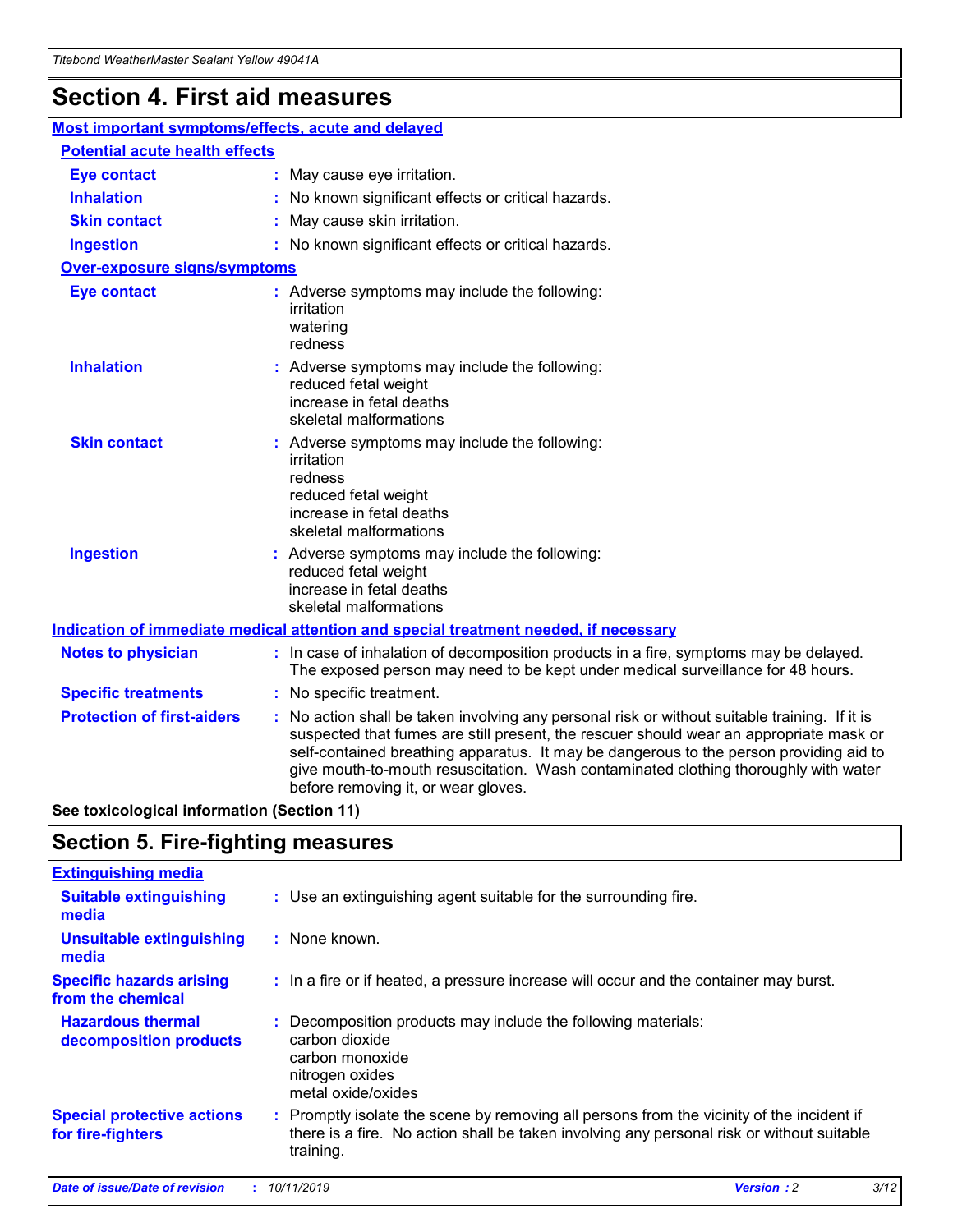### **Section 5. Fire-fighting measures**

**Special protective equipment for fire-fighters** Fire-fighters should wear appropriate protective equipment and self-contained breathing **:** apparatus (SCBA) with a full face-piece operated in positive pressure mode.

### **Section 6. Accidental release measures**

### **Personal precautions, protective equipment and emergency procedures**

| For non-emergency<br>personnel                               | : No action shall be taken involving any personal risk or without suitable training.<br>Evacuate surrounding areas. Keep unnecessary and unprotected personnel from<br>entering. Do not touch or walk through spilled material. Avoid breathing vapor or mist.<br>Provide adequate ventilation. Wear appropriate respirator when ventilation is<br>inadequate. Put on appropriate personal protective equipment.                                                                                                                                                                                                                                                                                             |
|--------------------------------------------------------------|--------------------------------------------------------------------------------------------------------------------------------------------------------------------------------------------------------------------------------------------------------------------------------------------------------------------------------------------------------------------------------------------------------------------------------------------------------------------------------------------------------------------------------------------------------------------------------------------------------------------------------------------------------------------------------------------------------------|
|                                                              | For emergency responders : If specialized clothing is required to deal with the spillage, take note of any information in<br>Section 8 on suitable and unsuitable materials. See also the information in "For non-<br>emergency personnel".                                                                                                                                                                                                                                                                                                                                                                                                                                                                  |
| <b>Environmental precautions</b>                             | : Avoid dispersal of spilled material and runoff and contact with soil, waterways, drains<br>and sewers. Inform the relevant authorities if the product has caused environmental<br>pollution (sewers, waterways, soil or air).                                                                                                                                                                                                                                                                                                                                                                                                                                                                              |
| <b>Methods and materials for containment and cleaning up</b> |                                                                                                                                                                                                                                                                                                                                                                                                                                                                                                                                                                                                                                                                                                              |
| <b>Small spill</b>                                           | : Stop leak if without risk. Move containers from spill area. Dilute with water and mop up<br>if water-soluble. Alternatively, or if water-insoluble, absorb with an inert dry material and<br>place in an appropriate waste disposal container. Dispose of via a licensed waste<br>disposal contractor.                                                                                                                                                                                                                                                                                                                                                                                                     |
| <b>Large spill</b>                                           | : Stop leak if without risk. Move containers from spill area. Approach release from<br>upwind. Prevent entry into sewers, water courses, basements or confined areas. Wash<br>spillages into an effluent treatment plant or proceed as follows. Contain and collect<br>spillage with non-combustible, absorbent material e.g. sand, earth, vermiculite or<br>diatomaceous earth and place in container for disposal according to local regulations<br>(see Section 13). Dispose of via a licensed waste disposal contractor. Contaminated<br>absorbent material may pose the same hazard as the spilled product. Note: see<br>Section 1 for emergency contact information and Section 13 for waste disposal. |

## **Section 7. Handling and storage**

| <b>Precautions for safe handling</b>                                             |                                                                                                                                                                                                                                                                                                                                                                                                                                                                                                                                                                                                                                                                                                                                                                                                                                                  |
|----------------------------------------------------------------------------------|--------------------------------------------------------------------------------------------------------------------------------------------------------------------------------------------------------------------------------------------------------------------------------------------------------------------------------------------------------------------------------------------------------------------------------------------------------------------------------------------------------------------------------------------------------------------------------------------------------------------------------------------------------------------------------------------------------------------------------------------------------------------------------------------------------------------------------------------------|
| <b>Protective measures</b>                                                       | : Put on appropriate personal protective equipment (see Section 8). Persons with a<br>history of skin sensitization problems should not be employed in any process in which<br>this product is used. Avoid exposure - obtain special instructions before use. Avoid<br>exposure during pregnancy. Do not handle until all safety precautions have been read<br>and understood. Do not get in eyes or on skin or clothing. Do not ingest. Avoid<br>breathing vapor or mist. If during normal use the material presents a respiratory hazard,<br>use only with adequate ventilation or wear appropriate respirator. Keep in the original<br>container or an approved alternative made from a compatible material, kept tightly<br>closed when not in use. Empty containers retain product residue and can be hazardous.<br>Do not reuse container. |
| <b>Advice on general</b><br>occupational hygiene                                 | : Eating, drinking and smoking should be prohibited in areas where this material is<br>handled, stored and processed. Workers should wash hands and face before eating,<br>drinking and smoking. Remove contaminated clothing and protective equipment before<br>entering eating areas. See also Section 8 for additional information on hygiene<br>measures.                                                                                                                                                                                                                                                                                                                                                                                                                                                                                    |
| <b>Conditions for safe storage,</b><br>including any<br><b>incompatibilities</b> | Store between the following temperatures: 0 to 120°C (32 to 248°F). Store in<br>accordance with local regulations. Store in original container protected from direct<br>sunlight in a dry, cool and well-ventilated area, away from incompatible materials (see<br>Section 10) and food and drink. Store locked up. Keep container tightly closed and<br>sealed until ready for use. Containers that have been opened must be carefully<br>resealed and kept upright to prevent leakage. Do not store in unlabeled containers.<br>Use appropriate containment to avoid environmental contamination. See Section 10 for<br>incompatible materials before handling or use.                                                                                                                                                                         |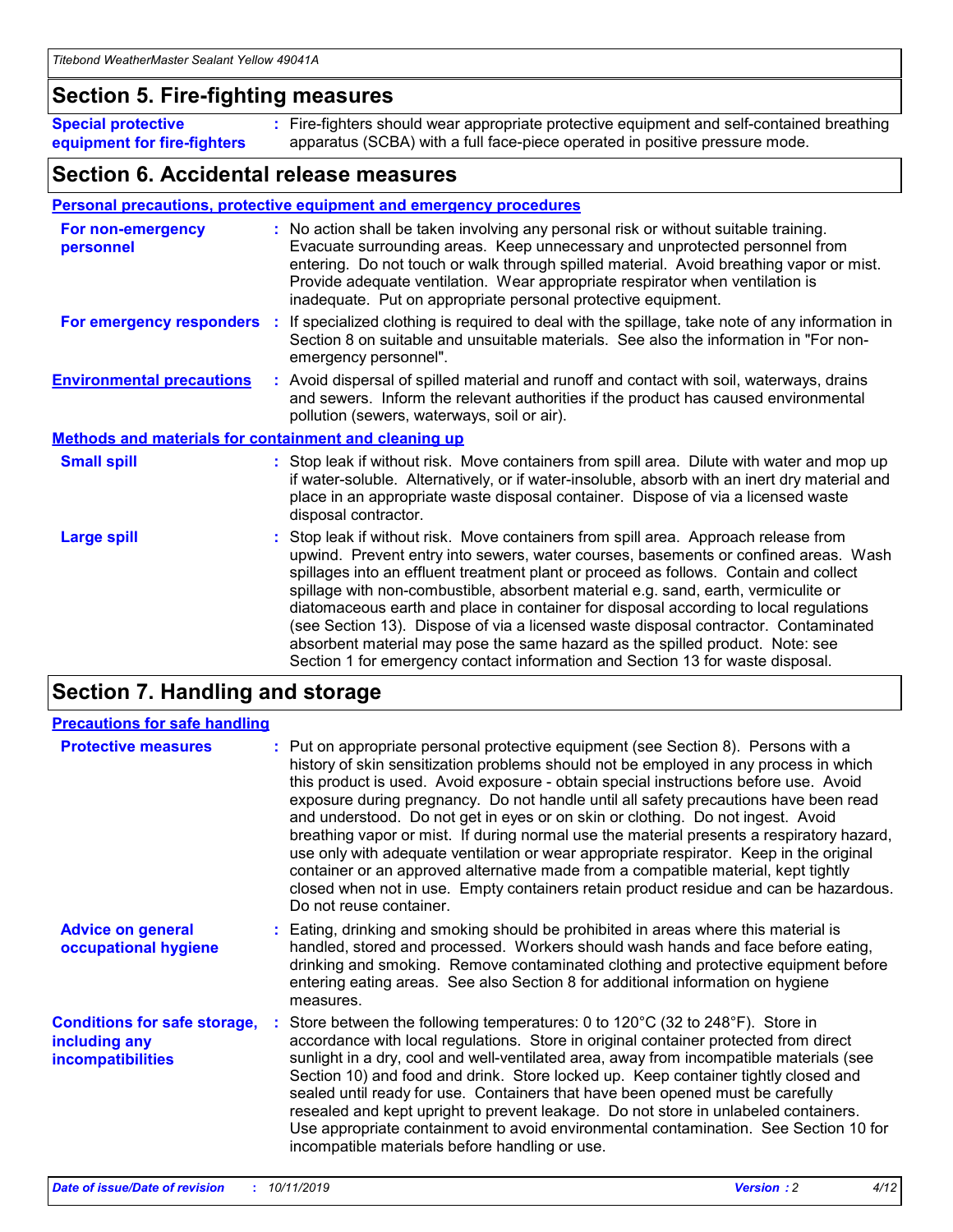## **Section 8. Exposure controls/personal protection**

### **Control parameters**

### **Occupational exposure limits**

| <b>Ingredient name</b>                               |    |                        | <b>Exposure limits</b>                                                                                                                                                                                                                                                                                                                                                                                                                                                                                                                                                                                                 |
|------------------------------------------------------|----|------------------------|------------------------------------------------------------------------------------------------------------------------------------------------------------------------------------------------------------------------------------------------------------------------------------------------------------------------------------------------------------------------------------------------------------------------------------------------------------------------------------------------------------------------------------------------------------------------------------------------------------------------|
| 3-aminopropyltriethoxysilane<br>Dibutyltin dilaurate |    |                        | None.<br>ACGIH TLV (United States, 3/2019). Absorbed through skin.<br>Notes: as Sn<br>TWA: $0.1 \text{ mg/m}^3$ , (as Sn) 8 hours.<br>STEL: 0.2 mg/m <sup>3</sup> , (as Sn) 15 minutes.<br>NIOSH REL (United States, 10/2016). Absorbed through skin.<br>Notes: as Sn<br>TWA: 0.1 mg/m <sup>3</sup> , (as Sn) 10 hours.<br>OSHA PEL (United States, 5/2018). Notes: as Sn<br>TWA: 0.1 mg/m <sup>3</sup> , (as Sn) 8 hours.<br>OSHA PEL 1989 (United States, 3/1989). Absorbed through skin.<br>Notes: measured as Sn<br>TWA: 0.1 mg/m <sup>3</sup> , (measured as Sn) 8 hours. Form: Organic                           |
| <b>Appropriate engineering</b><br>controls           |    |                        | : If user operations generate dust, fumes, gas, vapor or mist, use process enclosures,<br>local exhaust ventilation or other engineering controls to keep worker exposure to<br>airborne contaminants below any recommended or statutory limits.                                                                                                                                                                                                                                                                                                                                                                       |
| <b>Environmental exposure</b><br>controls            |    |                        | Emissions from ventilation or work process equipment should be checked to ensure<br>they comply with the requirements of environmental protection legislation. In some<br>cases, fume scrubbers, filters or engineering modifications to the process equipment<br>will be necessary to reduce emissions to acceptable levels.                                                                                                                                                                                                                                                                                          |
| <b>Individual protection measures</b>                |    |                        |                                                                                                                                                                                                                                                                                                                                                                                                                                                                                                                                                                                                                        |
| <b>Hygiene measures</b>                              |    |                        | : Wash hands, forearms and face thoroughly after handling chemical products, before<br>eating, smoking and using the lavatory and at the end of the working period.<br>Appropriate techniques should be used to remove potentially contaminated clothing.<br>Contaminated work clothing should not be allowed out of the workplace. Wash<br>contaminated clothing before reusing. Ensure that eyewash stations and safety<br>showers are close to the workstation location.                                                                                                                                            |
| <b>Eye/face protection</b>                           |    |                        | Safety eyewear complying with an approved standard should be used when a risk<br>assessment indicates this is necessary to avoid exposure to liquid splashes, mists,<br>gases or dusts. If contact is possible, the following protection should be worn, unless<br>the assessment indicates a higher degree of protection: chemical splash goggles.                                                                                                                                                                                                                                                                    |
| <b>Skin protection</b>                               |    |                        |                                                                                                                                                                                                                                                                                                                                                                                                                                                                                                                                                                                                                        |
| <b>Hand protection</b>                               |    |                        | : Chemical-resistant, impervious gloves complying with an approved standard should be<br>worn at all times when handling chemical products if a risk assessment indicates this is<br>necessary. Considering the parameters specified by the glove manufacturer, check<br>during use that the gloves are still retaining their protective properties. It should be<br>noted that the time to breakthrough for any glove material may be different for different<br>glove manufacturers. In the case of mixtures, consisting of several substances, the<br>protection time of the gloves cannot be accurately estimated. |
| <b>Body protection</b>                               |    | handling this product. | Personal protective equipment for the body should be selected based on the task being<br>performed and the risks involved and should be approved by a specialist before                                                                                                                                                                                                                                                                                                                                                                                                                                                |
| <b>Other skin protection</b>                         |    |                        | : Appropriate footwear and any additional skin protection measures should be selected<br>based on the task being performed and the risks involved and should be approved by a<br>specialist before handling this product.                                                                                                                                                                                                                                                                                                                                                                                              |
| <b>Respiratory protection</b>                        | ÷. | aspects of use.        | Based on the hazard and potential for exposure, select a respirator that meets the<br>appropriate standard or certification. Respirators must be used according to a<br>respiratory protection program to ensure proper fitting, training, and other important                                                                                                                                                                                                                                                                                                                                                         |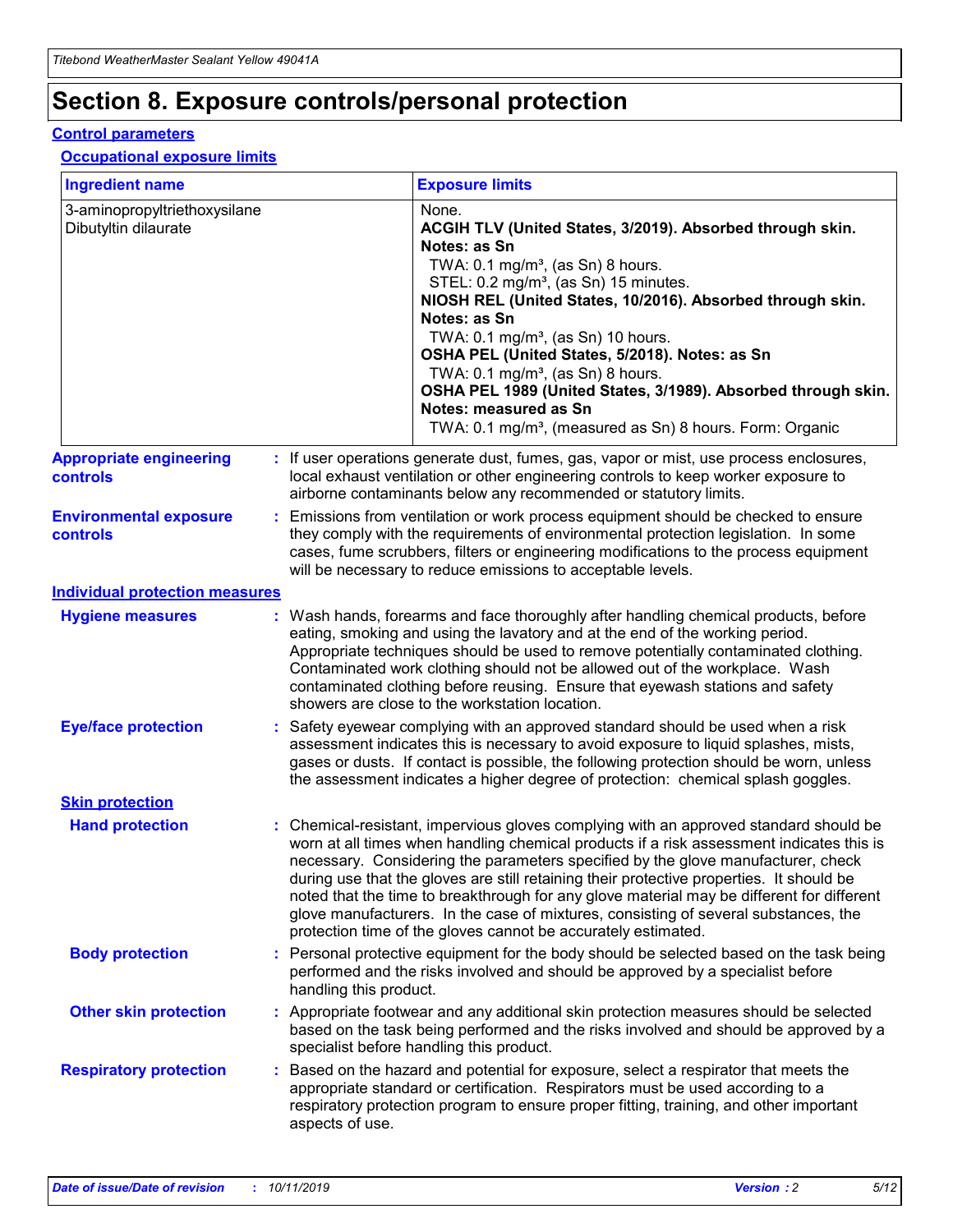### **Section 9. Physical and chemical properties**

#### **Appearance**

| <b>Physical state</b>                             | : Liquid. [Paste.]                                                |
|---------------------------------------------------|-------------------------------------------------------------------|
| <b>Color</b>                                      | Yellow.                                                           |
| Odor                                              | None [Slight]                                                     |
| <b>Odor threshold</b>                             | : Not available.                                                  |
| рH                                                | : Not applicable.                                                 |
| <b>Melting point</b>                              | : Not available.                                                  |
| <b>Boiling point</b>                              | : $>100^{\circ}$ C ( $>212^{\circ}$ F)                            |
| <b>Flash point</b>                                | : Closed cup: >200°C (>392°F) [Setaflash.]                        |
| <b>Evaporation rate</b>                           | $:$ <1 (butyl acetate = 1)                                        |
| <b>Flammability (solid, gas)</b>                  | : Not available.                                                  |
| Lower and upper explosive<br>(flammable) limits   | : Not available.                                                  |
| <b>VOC (less water, less</b><br>exempt solvents)  | $: 0$ g/l                                                         |
| <b>Volatility</b>                                 | $: 0\%$ (w/w)                                                     |
| <b>Vapor density</b>                              | : Not available.                                                  |
| <b>Relative density</b>                           | : 1.4329                                                          |
| <b>Solubility</b>                                 | : Insoluble in the following materials: cold water and hot water. |
| <b>Solubility in water</b>                        | : Not available.                                                  |
| <b>Partition coefficient: n-</b><br>octanol/water | : Not available.                                                  |
| <b>Auto-ignition temperature</b>                  | $:$ Not available.                                                |
| <b>Decomposition temperature</b>                  | : Not available.                                                  |
| <b>Viscosity</b>                                  | : Not available.                                                  |

## **Section 10. Stability and reactivity**

| <b>Reactivity</b>                            |    | : No specific test data related to reactivity available for this product or its ingredients.            |
|----------------------------------------------|----|---------------------------------------------------------------------------------------------------------|
| <b>Chemical stability</b>                    |    | : The product is stable.                                                                                |
| <b>Possibility of hazardous</b><br>reactions |    | : Under normal conditions of storage and use, hazardous reactions will not occur.                       |
| <b>Conditions to avoid</b>                   |    | : No specific data.                                                                                     |
| <b>Incompatible materials</b>                | ٠. | No specific data.                                                                                       |
| <b>Hazardous decomposition</b><br>products   | ÷. | Under normal conditions of storage and use, hazardous decomposition products should<br>not be produced. |

## **Section 11. Toxicological information**

### **Information on toxicological effects**

### **Acute toxicity**

| <b>Product/ingredient name</b> | <b>Result</b>           | <b>Species</b> | <b>Dose</b>                | <b>Exposure</b> |
|--------------------------------|-------------------------|----------------|----------------------------|-----------------|
| 3-aminopropyltriethoxysilane   | <b>ILD50 Dermal</b>     | Rabbit         | 4.29 g/kg                  |                 |
| Dibutyltin dilaurate           | ILD50 Oral<br>LD50 Oral | Rat<br>Rat     | $1.57$ g/kg<br>175 $mg/kg$ |                 |
|                                |                         |                |                            |                 |

**Irritation/Corrosion**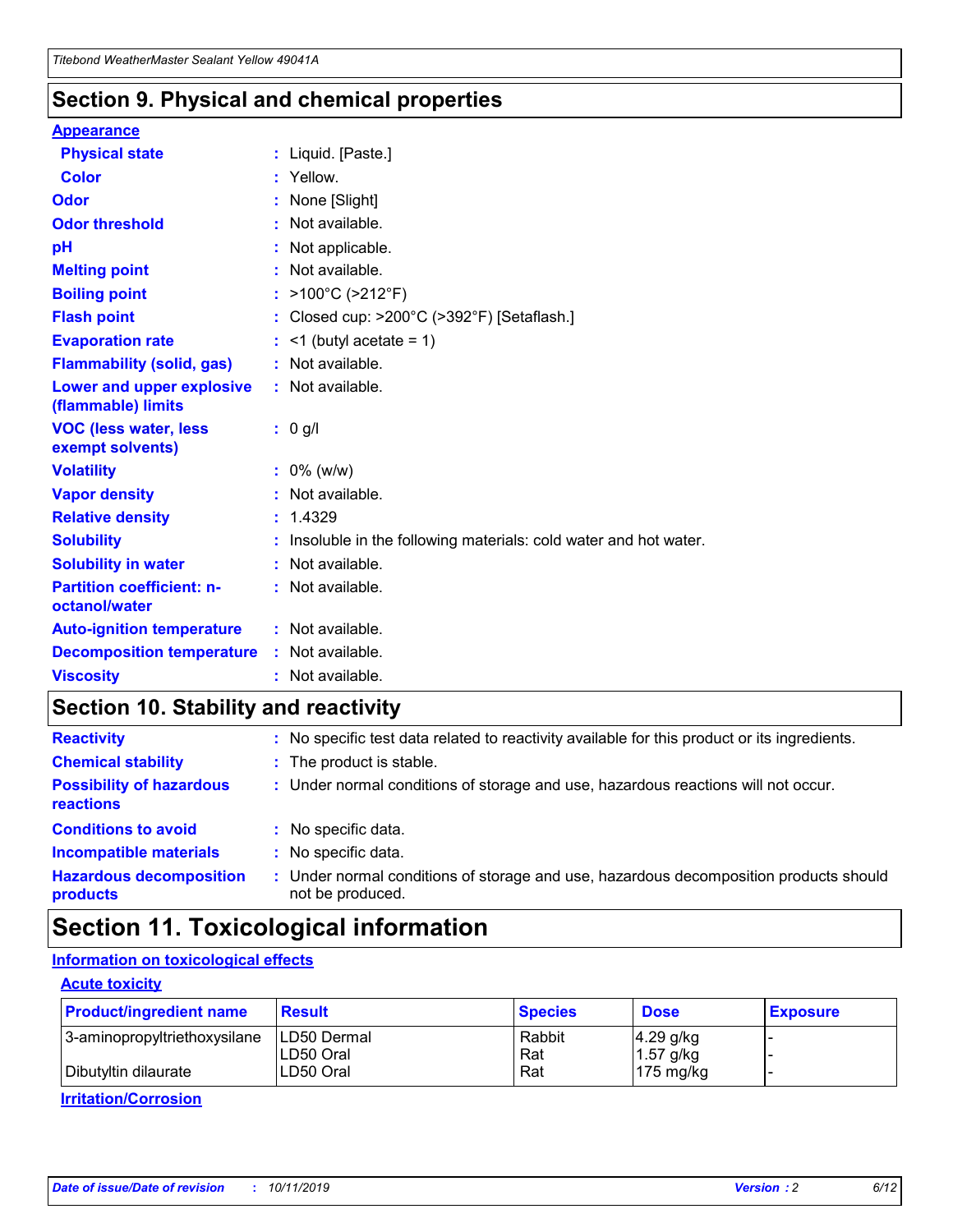## **Section 11. Toxicological information**

| <b>Product/ingredient name</b> | <b>Result</b>            | <b>Species</b> | <b>Score</b> | <b>Exposure</b>           | <b>Observation</b> |
|--------------------------------|--------------------------|----------------|--------------|---------------------------|--------------------|
| 3-aminopropyltriethoxysilane   | Eyes - Mild irritant     | Rabbit         |              | $100$ mg                  |                    |
|                                | Eyes - Severe irritant   | Rabbit         |              | 24 hours 750              |                    |
|                                |                          |                |              | ug                        |                    |
|                                | Skin - Severe irritant   | Rabbit         |              | 24 hours 5                | -                  |
| Dibutyltin dilaurate           | Eyes - Moderate irritant | Rabbit         |              | mq<br><b>24 hours 100</b> |                    |
|                                |                          |                |              | mg                        |                    |
|                                | Skin - Severe irritant   | Rabbit         |              | 500 mg                    |                    |

### **Sensitization**

Not available.

### **Mutagenicity**

Not available.

#### **Carcinogenicity**

Not available.

#### **Reproductive toxicity**

Not available.

#### **Teratogenicity**

Not available.

### **Specific target organ toxicity (single exposure)**

Not available.

#### **Specific target organ toxicity (repeated exposure)**

| <b>Name</b>                                                                  |                                                                                                                             | <b>Category</b> | <b>Route of</b><br>exposure  | <b>Target organs</b> |
|------------------------------------------------------------------------------|-----------------------------------------------------------------------------------------------------------------------------|-----------------|------------------------------|----------------------|
| Dibutyltin dilaurate                                                         |                                                                                                                             | Category 1      | $\qquad \qquad \blacksquare$ | respiratory system   |
| <b>Aspiration hazard</b><br>Not available.                                   |                                                                                                                             |                 |                              |                      |
| <b>Information on the likely</b><br>routes of exposure                       | : Not available.                                                                                                            |                 |                              |                      |
| <b>Potential acute health effects</b>                                        |                                                                                                                             |                 |                              |                      |
| <b>Eye contact</b>                                                           | : May cause eye irritation.                                                                                                 |                 |                              |                      |
| <b>Inhalation</b>                                                            | : No known significant effects or critical hazards.                                                                         |                 |                              |                      |
| <b>Skin contact</b>                                                          | : May cause skin irritation.                                                                                                |                 |                              |                      |
| <b>Ingestion</b>                                                             | : No known significant effects or critical hazards.                                                                         |                 |                              |                      |
| Symptoms related to the physical, chemical and toxicological characteristics |                                                                                                                             |                 |                              |                      |
| <b>Eye contact</b>                                                           | : Adverse symptoms may include the following:<br>irritation<br>watering<br>redness                                          |                 |                              |                      |
| <b>Inhalation</b>                                                            | : Adverse symptoms may include the following:<br>reduced fetal weight<br>increase in fetal deaths<br>skeletal malformations |                 |                              |                      |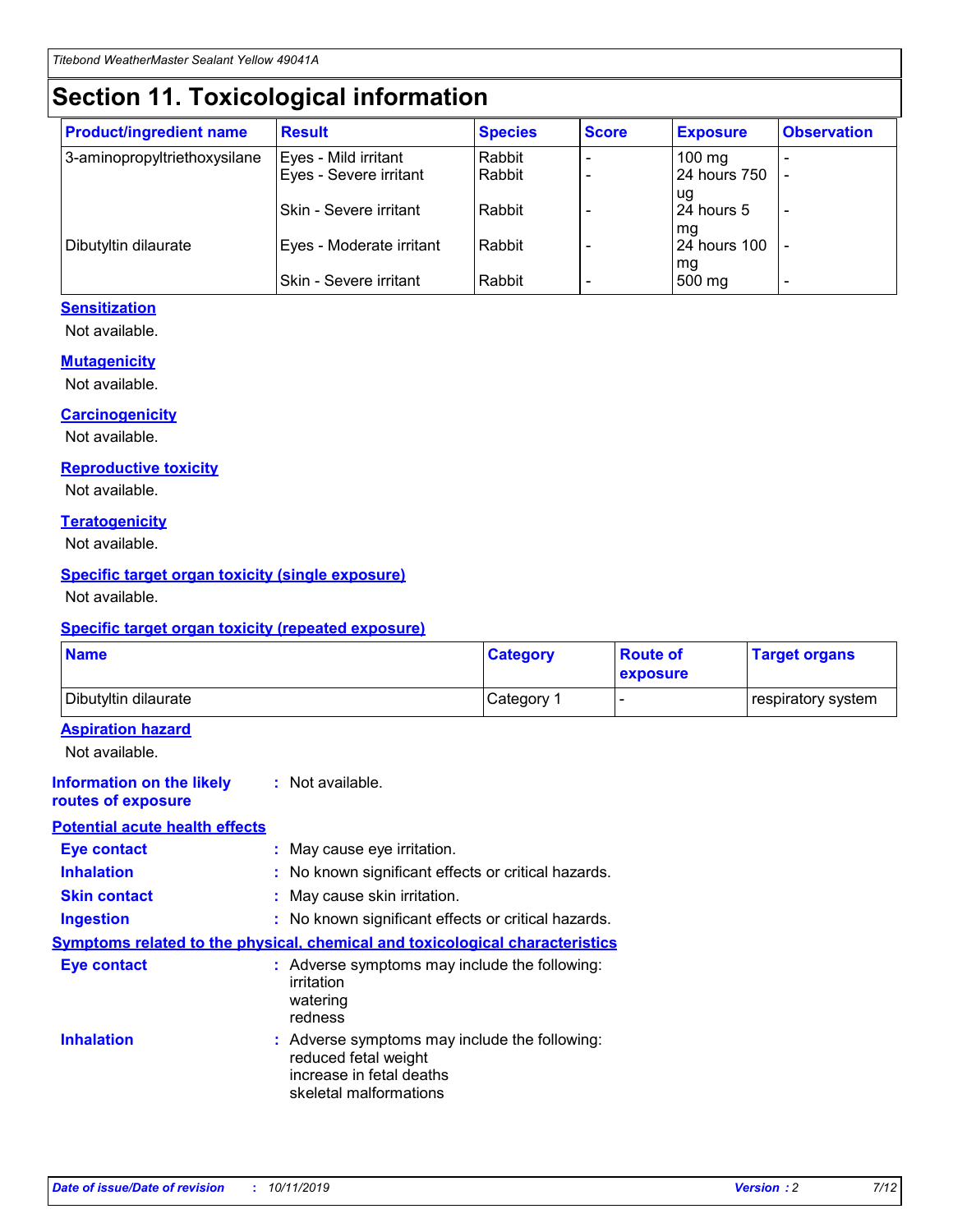*Titebond WeatherMaster Sealant Yellow 49041A*

## **Section 11. Toxicological information**

| <b>Skin contact</b>                     | : Adverse symptoms may include the following:<br>irritation<br>redness<br>reduced fetal weight<br>increase in fetal deaths<br>skeletal malformations |
|-----------------------------------------|------------------------------------------------------------------------------------------------------------------------------------------------------|
| <b>Ingestion</b>                        | : Adverse symptoms may include the following:<br>reduced fetal weight<br>increase in fetal deaths<br>skeletal malformations                          |
|                                         | Delayed and immediate effects and also chronic effects from short and long term exposure                                                             |
| <b>Short term exposure</b>              |                                                                                                                                                      |
| <b>Potential immediate</b><br>effects   | : Not available.                                                                                                                                     |
| <b>Potential delayed effects</b>        | : Not available.                                                                                                                                     |
| Long term exposure                      |                                                                                                                                                      |
| <b>Potential immediate</b><br>effects   | : Not available.                                                                                                                                     |
| <b>Potential delayed effects</b>        | : Not available.                                                                                                                                     |
| <b>Potential chronic health effects</b> |                                                                                                                                                      |
| Not available.                          |                                                                                                                                                      |
| <b>General</b>                          | Once sensitized, a severe allergic reaction may occur when subsequently exposed to<br>very low levels.                                               |
| <b>Carcinogenicity</b>                  | : No known significant effects or critical hazards.                                                                                                  |
| <b>Mutagenicity</b>                     | : No known significant effects or critical hazards.                                                                                                  |
| <b>Teratogenicity</b>                   | May damage the unborn child.                                                                                                                         |
| <b>Developmental effects</b>            | : No known significant effects or critical hazards.                                                                                                  |
| <b>Fertility effects</b>                | : May damage fertility.                                                                                                                              |
| <b>Numerical measures of toxicity</b>   |                                                                                                                                                      |
| <b>Acute toxicity estimates</b>         |                                                                                                                                                      |
| الملمانون بمللملة                       |                                                                                                                                                      |

Not available.

## **Section 12. Ecological information**

### **Toxicity**

| <b>Product/ingredient name</b> | <b>Result</b>                     | <b>Species</b>                              | <b>Exposure</b> |
|--------------------------------|-----------------------------------|---------------------------------------------|-----------------|
| Dibutyltin dilaurate           | Chronic EC10 > 2 mg/l Fresh water | Algae - Scenedesmus<br><b>I</b> subspicatus | l 96 hours      |

### **Persistence and degradability**

| <b>Product/ingredient name</b> | Test                                                                           | <b>Result</b>  |                   | <b>Dose</b> | <b>Inoculum</b>         |
|--------------------------------|--------------------------------------------------------------------------------|----------------|-------------------|-------------|-------------------------|
| Dibutyltin dilaurate           | OECD 301F<br>Ready<br>Biodegradability -<br>Manometric<br>Respirometry<br>Test | 23 % - 28 days |                   |             |                         |
| <b>Product/ingredient name</b> | <b>Aquatic half-life</b>                                                       |                | <b>Photolysis</b> |             | <b>Biodegradability</b> |
| Dibutyltin dilaurate           |                                                                                |                |                   |             | Inherent                |

### **Bioaccumulative potential**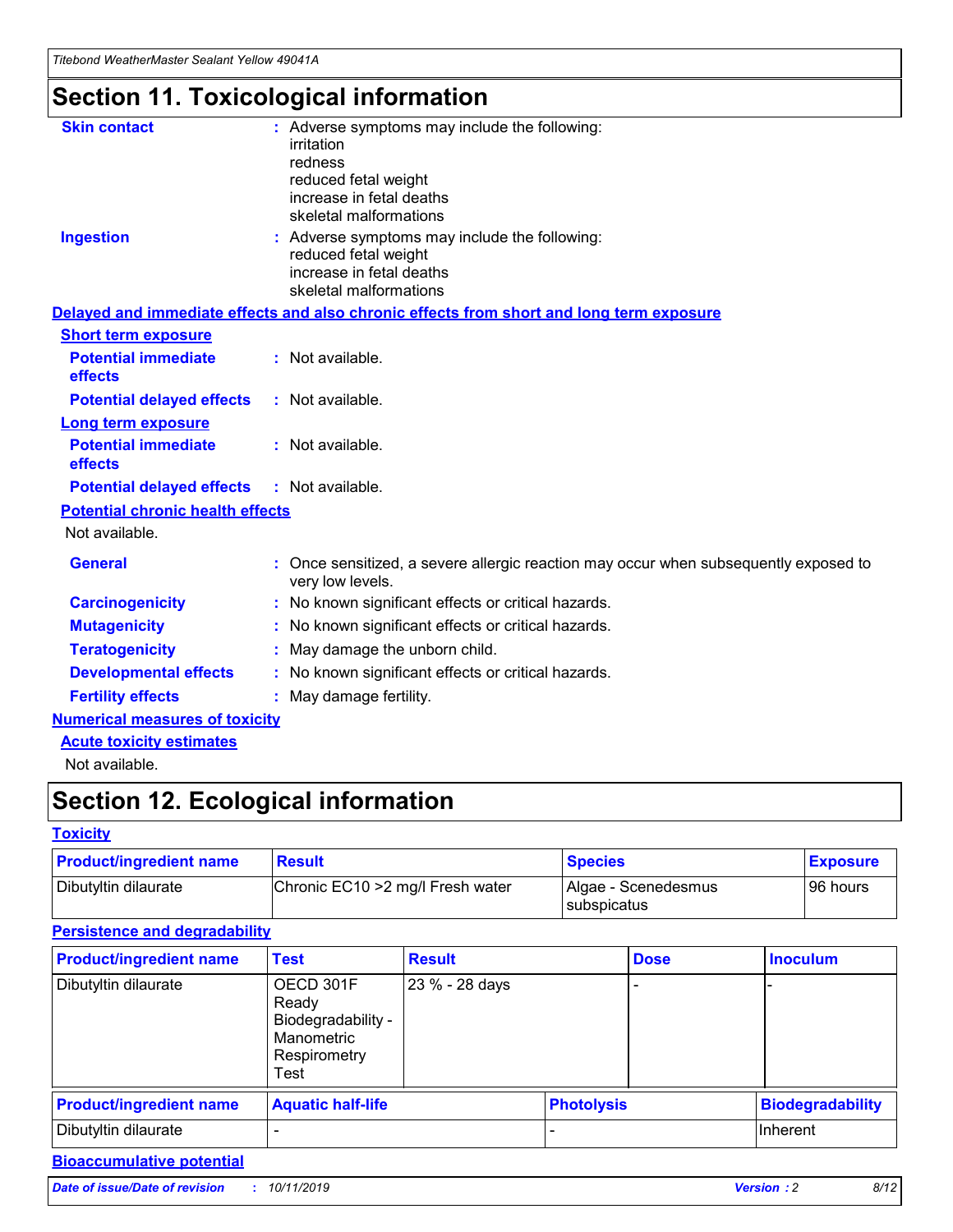## **Section 12. Ecological information**

| <b>Product/ingredient name</b>                       | ∣LoqP <sub>ow</sub> | <b>BCF</b>  | <b>Potential</b> |
|------------------------------------------------------|---------------------|-------------|------------------|
| 3-aminopropyltriethoxysilane<br>Dibutyltin dilaurate | 4.44                | 3.4<br>2.91 | low<br>low       |

### **Mobility in soil**

| <b>Soil/water partition</b><br>coefficient (K <sub>oc</sub> ) | : Not available.                                    |
|---------------------------------------------------------------|-----------------------------------------------------|
| <b>Other adverse effects</b>                                  | : No known significant effects or critical hazards. |

### **Section 13. Disposal considerations**

|  | <b>Disposal methods</b> |  |
|--|-------------------------|--|

**Disposal methods** : The generation of waste should be avoided or minimized wherever possible. Disposal of this product, solutions and any by-products should at all times comply with the requirements of environmental protection and waste disposal legislation and any regional local authority requirements. Dispose of surplus and non-recyclable products via a licensed waste disposal contractor. Waste should not be disposed of untreated to the sewer unless fully compliant with the requirements of all authorities with jurisdiction. Waste packaging should be recycled. Incineration or landfill should only be considered when recycling is not feasible. This material and its container must be disposed of in a safe way. Care should be taken when handling emptied containers that have not been cleaned or rinsed out. Empty containers or liners may retain some product residues. Avoid dispersal of spilled material and runoff and contact with soil, waterways, drains and sewers.

## **Section 14. Transport information**

|                                      | <b>DOT</b><br><b>Classification</b> | <b>TDG</b><br><b>Classification</b> | <b>Mexico</b><br><b>Classification</b> | <b>ADR/RID</b>           | <b>IMDG</b>              | <b>IATA</b>    |
|--------------------------------------|-------------------------------------|-------------------------------------|----------------------------------------|--------------------------|--------------------------|----------------|
| <b>UN number</b>                     | Not regulated.                      | Not regulated.                      | Not regulated.                         | Not regulated.           | Not regulated.           | Not regulated. |
| <b>UN proper</b><br>shipping name    |                                     |                                     |                                        |                          |                          |                |
| <b>Transport</b><br>hazard class(es) | $\qquad \qquad \blacksquare$        | $\qquad \qquad \blacksquare$        | $\overline{\phantom{a}}$               | $\overline{\phantom{a}}$ | $\overline{\phantom{a}}$ | $\blacksquare$ |
| <b>Packing group</b>                 | $\overline{\phantom{a}}$            |                                     |                                        |                          | $\overline{\phantom{0}}$ |                |
| <b>Environmental</b><br>hazards      | No.                                 | No.                                 | No.                                    | No.                      | No.                      | No.            |

## **Section 15. Regulatory information**

### **U.S. Federal regulations**

### **SARA 302/304**

### **Composition/information on ingredients**

No products were found.

**SARA 304 RQ :** Not applicable.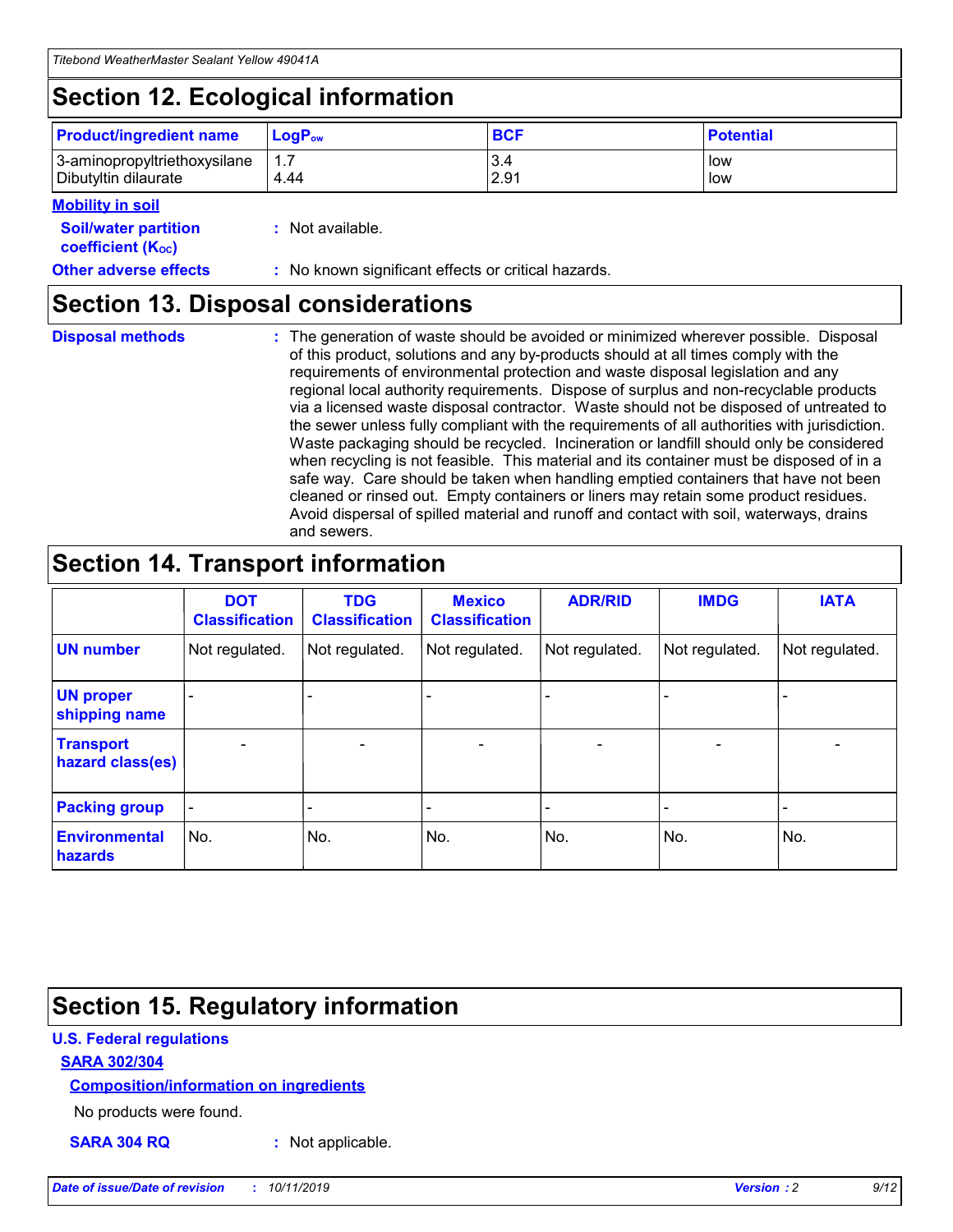## **Section 15. Regulatory information**

### **SARA 311/312**

**Classification :** EYE IRRITATION - Category 2B SKIN SENSITIZATION - Category 1 TOXIC TO REPRODUCTION (Fertility) - Category 1B TOXIC TO REPRODUCTION (Unborn child) - Category 1B

### **Composition/information on ingredients**

| <b>Name</b>                  | $\frac{9}{6}$ | <b>Classification</b>                                                                                            |
|------------------------------|---------------|------------------------------------------------------------------------------------------------------------------|
| 3-aminopropyltriethoxysilane | $\leq$ 3      | <b>FLAMMABLE LIQUIDS - Category 4</b><br><b>ACUTE TOXICITY (oral) - Category 4</b>                               |
|                              |               | SKIN IRRITATION - Category 2<br>EYE IRRITATION - Category 2A                                                     |
| Dibutyltin dilaurate         | ≤0.3          | ACUTE TOXICITY (oral) - Category 3<br>SKIN CORROSION - Category 1C                                               |
|                              |               | SERIOUS EYE DAMAGE - Category 1<br>SKIN SENSITIZATION - Category 1<br><b>GERM CELL MUTAGENICITY - Category 2</b> |
|                              |               | TOXIC TO REPRODUCTION (Fertility) - Category 1B<br>TOXIC TO REPRODUCTION (Unborn child) - Category 1B            |
|                              |               | SPECIFIC TARGET ORGAN TOXICITY (REPEATED<br>EXPOSURE) (respiratory system) - Category 1                          |

### **State regulations**

| <b>Massachusetts</b> | : None of the components are listed. |
|----------------------|--------------------------------------|
| <b>New York</b>      | : None of the components are listed. |
| <b>New Jersey</b>    | : None of the components are listed. |
| <b>Pennsylvania</b>  | : None of the components are listed. |

### **California Prop. 65**

**A** WARNING: This product can expose you to methanol, which is known to the State of California to cause birth defects or other reproductive harm. For more information go to www.P65Warnings.ca.gov.

| <b>Ingredient name</b> | No significant risk Maximum<br>level | acceptable dosage<br>level |
|------------------------|--------------------------------------|----------------------------|
| methanol               |                                      | Yes.                       |

### **International regulations**

**Chemical Weapon Convention List Schedules I, II & III Chemicals** Not listed.

### **Montreal Protocol**

Not listed.

**Stockholm Convention on Persistent Organic Pollutants**

Not listed.

### **UNECE Aarhus Protocol on POPs and Heavy Metals**

Not listed.

### **Inventory list**

### **China :** All components are listed or exempted.

**United States TSCA 8(b) inventory :** All components are active or exempted.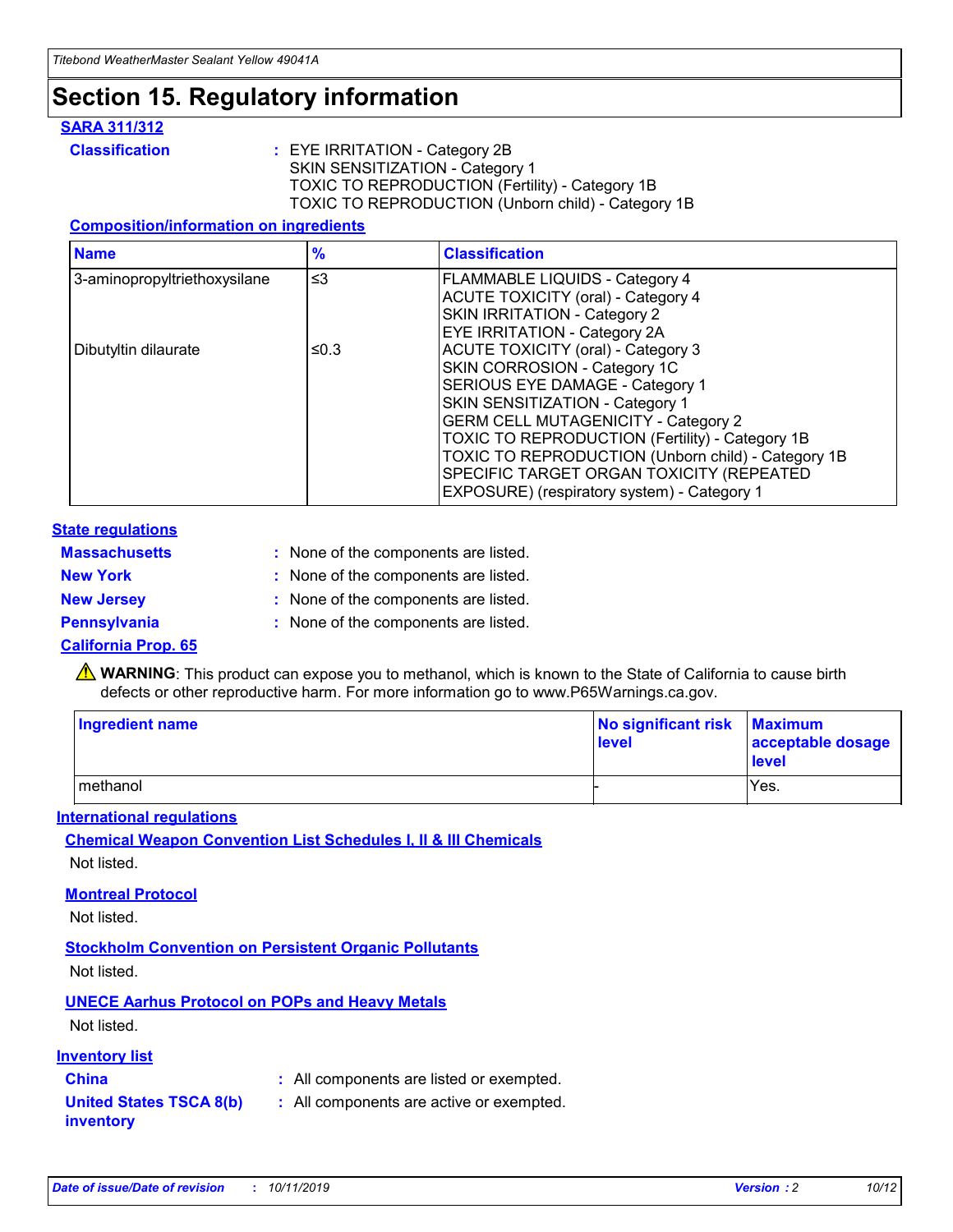## **Section 16. Other information**

**Hazardous Material Information System (U.S.A.)**



**Caution: HMIS® ratings are based on a 0-4 rating scale, with 0 representing minimal hazards or risks, and 4 representing significant hazards or risks. Although HMIS® ratings and the associated label are not required on SDSs or products leaving a facility under 29 CFR 1910.1200, the preparer may choose to provide them. HMIS® ratings are to be used with a fully implemented HMIS® program. HMIS® is a registered trademark and service mark of the American Coatings Association, Inc.**

**The customer is responsible for determining the PPE code for this material. For more information on HMIS® Personal Protective Equipment (PPE) codes, consult the HMIS® Implementation Manual.**

### **National Fire Protection Association (U.S.A.)**



**Reprinted with permission from NFPA 704-2001, Identification of the Hazards of Materials for Emergency Response Copyright ©1997, National Fire Protection Association, Quincy, MA 02269. This reprinted material is not the complete and official position of the National Fire Protection Association, on the referenced subject which is represented only by the standard in its entirety.**

**Copyright ©2001, National Fire Protection Association, Quincy, MA 02269. This warning system is intended to be interpreted and applied only by properly trained individuals to identify fire, health and reactivity hazards of chemicals. The user is referred to certain limited number of chemicals with recommended classifications in NFPA 49 and NFPA 325, which would be used as a guideline only. Whether the chemicals are classified by NFPA or not, anyone using the 704 systems to classify chemicals does so at their own risk.**

**Procedure used to derive the classification**

|                                                                                                                    | <b>Classification</b>                                                                                                                            | <b>Justification</b>                                                                                                                                                                                                                                                                                                                                                                                                 |  |
|--------------------------------------------------------------------------------------------------------------------|--------------------------------------------------------------------------------------------------------------------------------------------------|----------------------------------------------------------------------------------------------------------------------------------------------------------------------------------------------------------------------------------------------------------------------------------------------------------------------------------------------------------------------------------------------------------------------|--|
| EYE IRRITATION - Category 2B<br>SKIN SENSITIZATION - Category 1<br>TOXIC TO REPRODUCTION (Fertility) - Category 1B | TOXIC TO REPRODUCTION (Unborn child) - Category 1B                                                                                               | Expert judgment<br>Expert judgment<br>Expert judgment<br>Expert judgment                                                                                                                                                                                                                                                                                                                                             |  |
| <b>History</b>                                                                                                     |                                                                                                                                                  |                                                                                                                                                                                                                                                                                                                                                                                                                      |  |
| Date of printing                                                                                                   | : 4/22/2022                                                                                                                                      |                                                                                                                                                                                                                                                                                                                                                                                                                      |  |
| Date of issue/Date of<br>revision                                                                                  | : 10/11/2019                                                                                                                                     |                                                                                                                                                                                                                                                                                                                                                                                                                      |  |
| Date of previous issue                                                                                             | : 10/16/2020                                                                                                                                     |                                                                                                                                                                                                                                                                                                                                                                                                                      |  |
| <b>Version</b>                                                                                                     | $\therefore$ 2                                                                                                                                   |                                                                                                                                                                                                                                                                                                                                                                                                                      |  |
| <b>Key to abbreviations</b>                                                                                        | $\therefore$ ATE = Acute Toxicity Estimate<br><b>BCF</b> = Bioconcentration Factor<br>IBC = Intermediate Bulk Container<br>$UN = United Nations$ | GHS = Globally Harmonized System of Classification and Labelling of Chemicals<br>IATA = International Air Transport Association<br><b>IMDG = International Maritime Dangerous Goods</b><br>LogPow = logarithm of the octanol/water partition coefficient<br>MARPOL = International Convention for the Prevention of Pollution From Ships, 1973<br>as modified by the Protocol of 1978. ("Marpol" = marine pollution) |  |